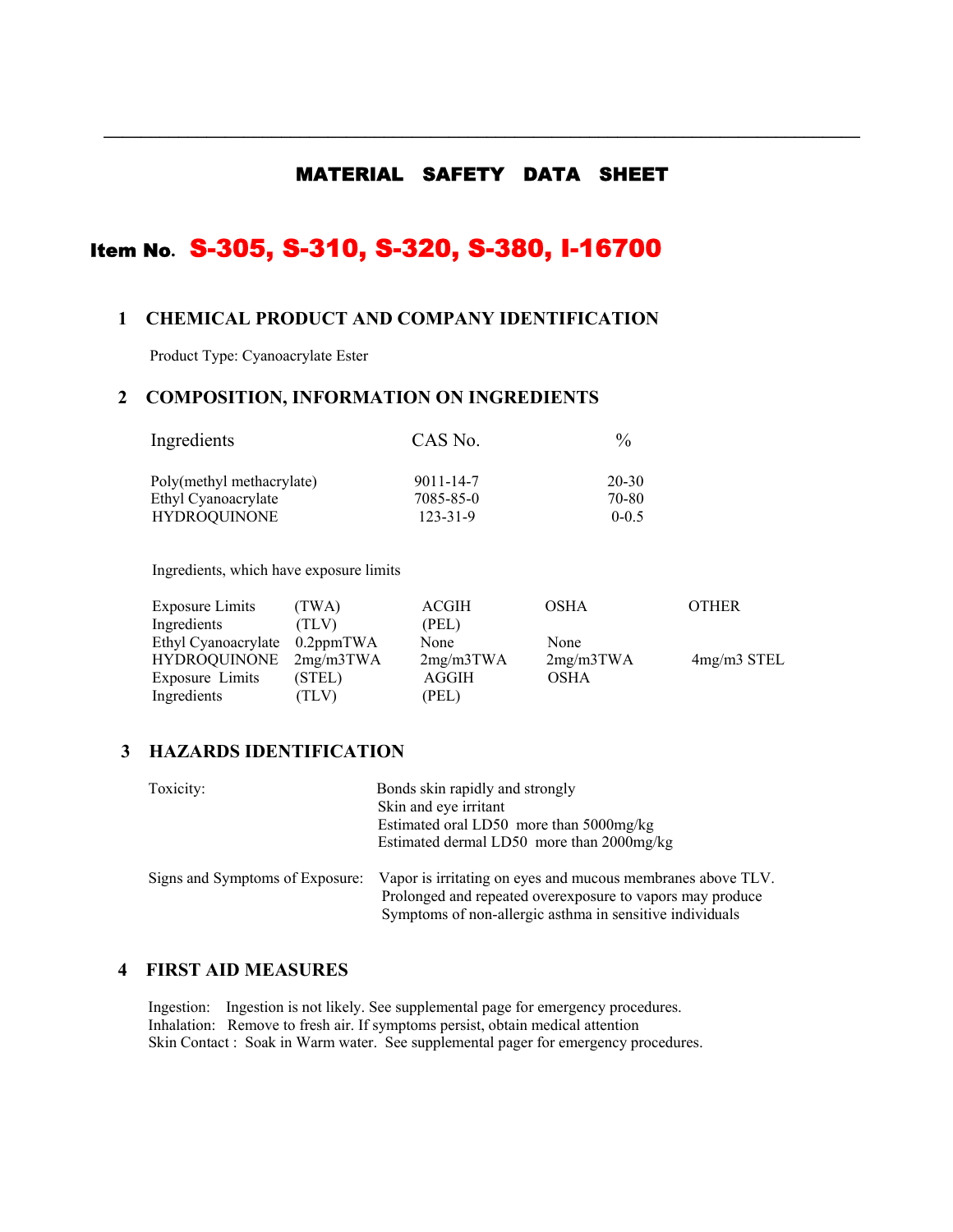Eye Contact: Flush with water. See supplemental page for emergency procedure

## **5 FIRE FIGHTING MEASURES**

 Flash Point: 180 F Method: Tag Closed Cup Recommended Extinguishing Agents: Carbon dioxide, foam, dry chemical Special Firefighting Procedures: Not available Hazardous Products formed by fire or thermal decamp: Irritating organic fragments. Unusual Fire or Explosion Hazards: None Explosive Limits ( % by volume in air) Lower : Not available Explosive Limits (% by volume in air) Upper : Not available

#### **6 ACCIDENTAL RELEASE MEASURES**

 Step to be taken in case of spill or leak: Flood with water to polymerize. Soak up with an inert Absorbent.

## **7 HANDLING AND STORAGE**

 Safe Storage; Store below 70F Handling: Avoid contact with skin and eyes. Avoid breathing vapor.

## **8 EXPOSURE CONTROLS, PERSONAL PROTECTION**

 Eyes: Safety glasses or goggles Skin: PE gloves and aprons. Do not use cotton. See section 12 for additional information Ventilation: Positive down-draft exhaust ventilation should be provided to maintain vapor concentration below TLV Respiratory: Not available. See Section 2 for Exposure Limits

## **9 PHYSICAL AND CHEMICAL PROPERTIES**

 Appearance: Clear liquid. Odor: Sharp, irritation Boiling Point:  $140-160 \text{ F}$  (a) 3-5 mmHg PH: Does not apply Solubility in Water: Polymerized by water Specific Gravity: 1.05 @ -10 F Vapor Pressure: Less than 0.2mm Evaporation Density: Approximately 3 Evaporation Rate(Ether=1) : Not Available

## **10 STABILITY AND REACTIVITY**

 Stability: Stable Hazardous Polymerization: Will not occur Incompatibility: Polymerized by contact with amines, alkalies, water and alcohols Conditions to Avoid: Not available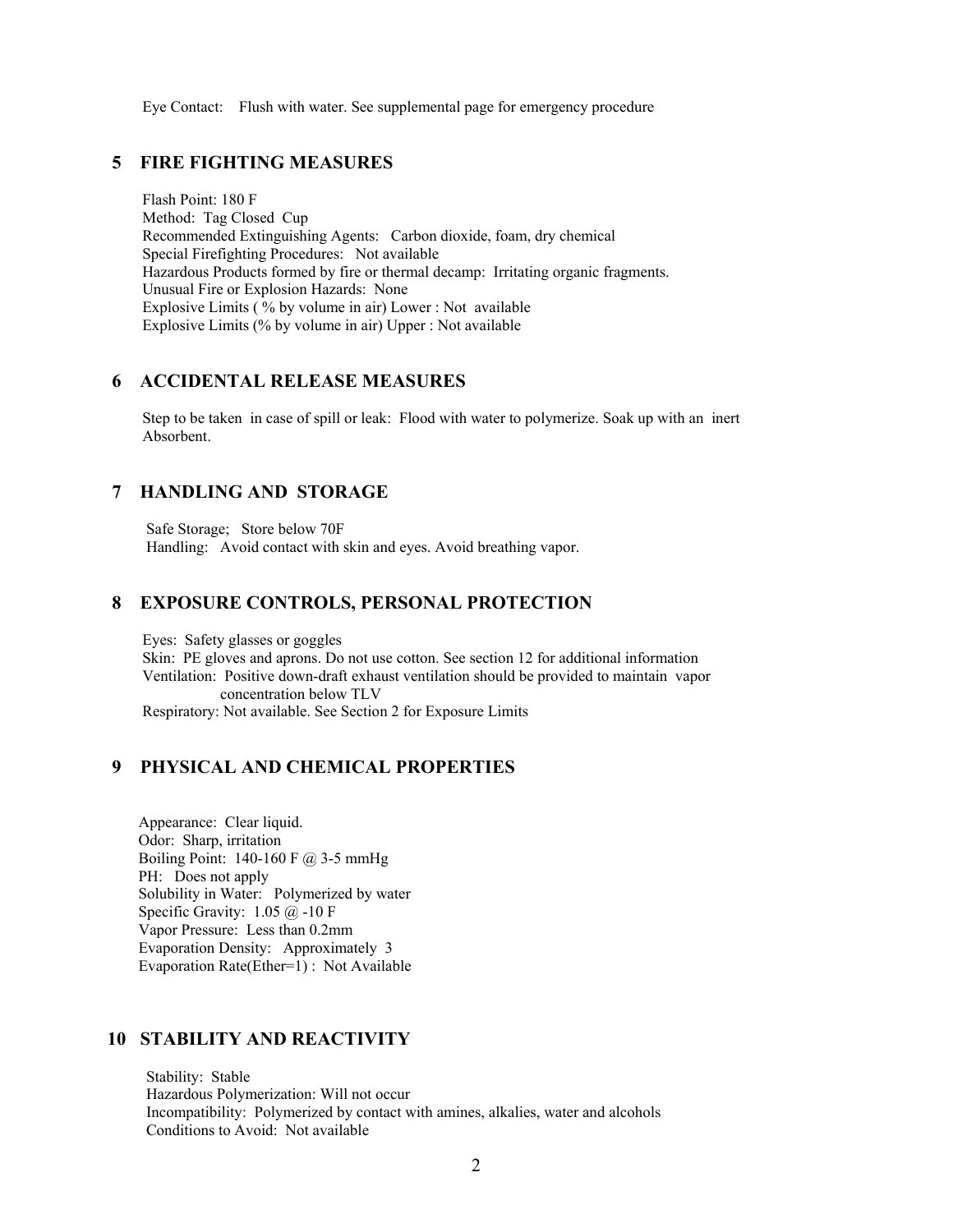Hazardous Decomposition product ( non-thermal): None

## **11 OTHER INFORMATION**

 Estimated NFPA Code: Health Hazard: 2 Fire Hazard: 2 Reactivity Hazard; 1 Specific Hazard: Does not apply

 Estimated HMIS Code: Health Hazard: 2 Flammability Hazard: 2 Reactivity Hazard: 1 Personal Protection: See Section 8

## **12 OTHER INFORMATION**

 Cyanoacrylate adhesive is a very fast setting and strong adhesive. It bonds human tissue including Skin in seconds. Experience had shown that accidents due to Cyanoacrylste are handled best by Passive, non-surgical first aid. Treatment of specific types of accidents is given below.

#### **SKIN CONTACT**

 Remove excess monomer. Soak in warm, soapy water. The monomer will come loose from the skin Several hours. cured monomer does not present a health hazard even when bonded to the skin. Avoid Contact with clothes, fabrics, rags, or tissue. Contact with these materials may cause polymerization. The polymerization of large amounts of monomer will generate heat causing smoke, skin burns, and Strong, irritating vapors, Wear PE gloves and apron when handling large amounts of adhesive.

#### **SKIN ADHESION**

 First, immerse the bonded surfaces in warm, soapy water. Peel or roll the surfaces apart with the Aid of a blunt edge, e.g.a spatula or a teaspoon handle: then remove adhesive form the skin with Soap and water. Do not try to pull surfaces apart with a direct opposing action**.** 

#### **EYELID TO EYELID OR EYEBALL ADHESION**

 In the event that eyelids are stuck together or bonded to the eyeball, wash thoroughly with warm Water and apply a gauze patch. The eye will open without further action, typically in 1-4days. There will be no residual damage. Do not try to open the eyes by manipulation.

#### **ADHESIVE ON THE EYEBALL**

 Cyanoacrylate introduced into the eyes will attach itself to the eye protein and well disassociate From it over intermittent periods, generally covering several hours. This will cause periods of Weeping until clearance is achieved. During the period of contamination, double vision may be Experienced together with a lachrymatory effect, And it is important to understand the cause and